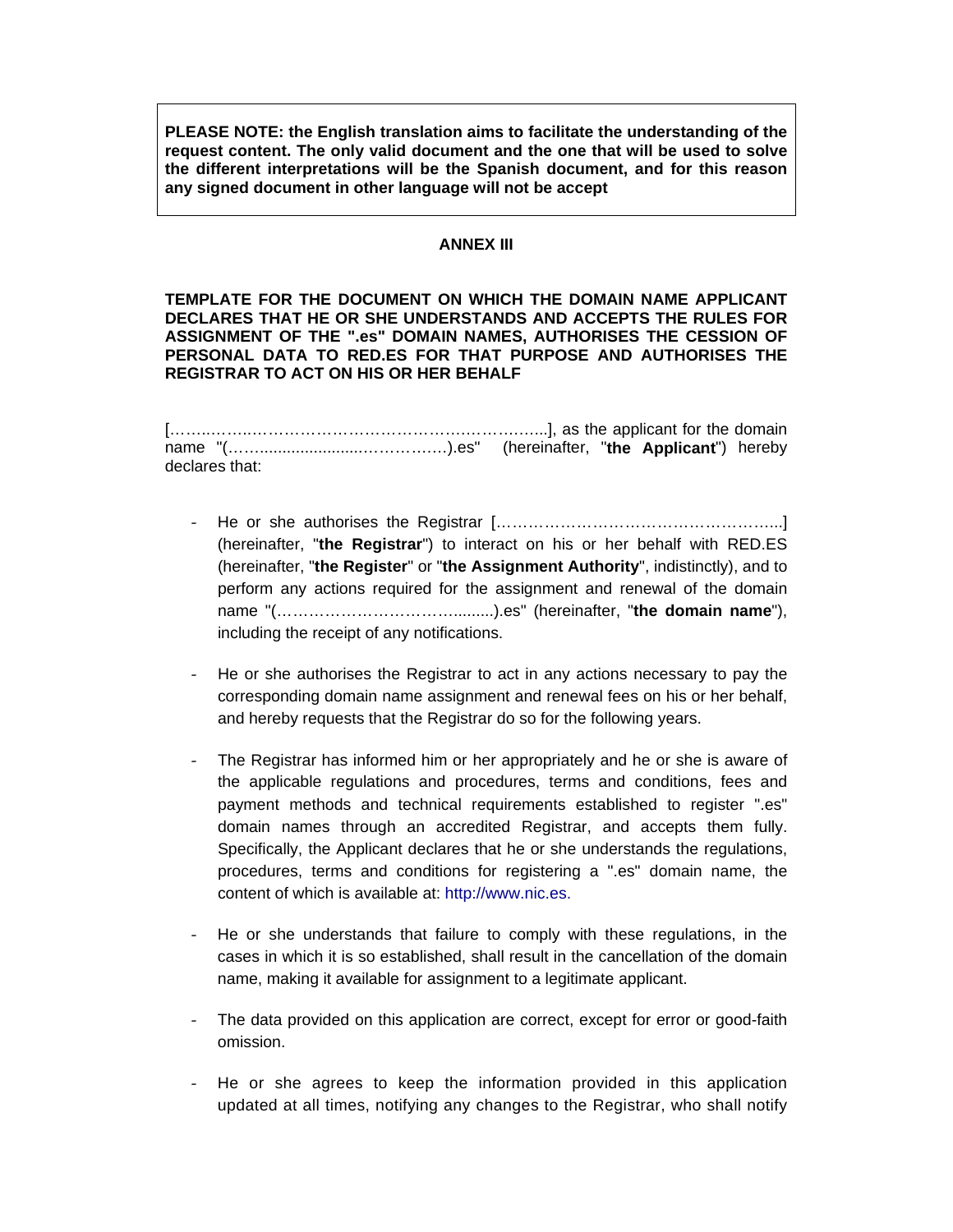Red.es whenever there are modifications to any data that must be submitted to the Register. Failure to comply with this obligation may result in the cancellation of the domain name, in accordance with the procedure established for that purpose (for example, when it is impossible to contact the individuals listed as being responsible for the domain name because changes to the contact data or the individuals responsible have not been notified as established).

- He or she accepts that Red.es, in processing the different actions related to the assignment and management of the domain name, will act taking into account the data indicated by the Applicant on the form specified in the section above.
- He or she understands and accepts that any false data provided on this application may result in the cancellation of the domain name, in accordance with the procedure established for that purpose, and that, in this case, the domain name shall be made available for registration by another legitimate applicant.
- Her or she understands and accepts that, once the Register notifies the Registrar that the domain name may be assigned or renewed, having complied with the requirements established for that purpose, the Registrar, on behalf of the Applicant and within the designated periods of time, is required to pay the fees corresponding to the assignment or, as appropriate, renewal, and that, in the event of failure to make payment or inadequate payment after the designated periods of time, the domain name shall be made available at that time for registration by a legitimate applicant. RED.ES shall not be liable in any way for the consequences of the Registrar's failure to comply with its obligations to the Applicant.
- He or she understands and accepts that the Registrar works as an intermediary in the assignment and management of ".es" domain names, and that it is their sole and exclusive responsibility to comply with the obligations stipulated in the domain name assignment mediation contract. The Applicant is considered to have been informed of this situation and expressly waives the right to any action or claim against RED.ES for the Registrar's failure to comply with their obligations.
- He or she understands and accepts that, in the event of failure to comply with the rules and technical conditions established by the Assignment Authority for the proper functioning of the ".es" domain names system, a registered domain name may be cancelled temporarily or permanently.
- To the best of his or her knowledge, the use of the domain name does not infringe upon the rights of third parties.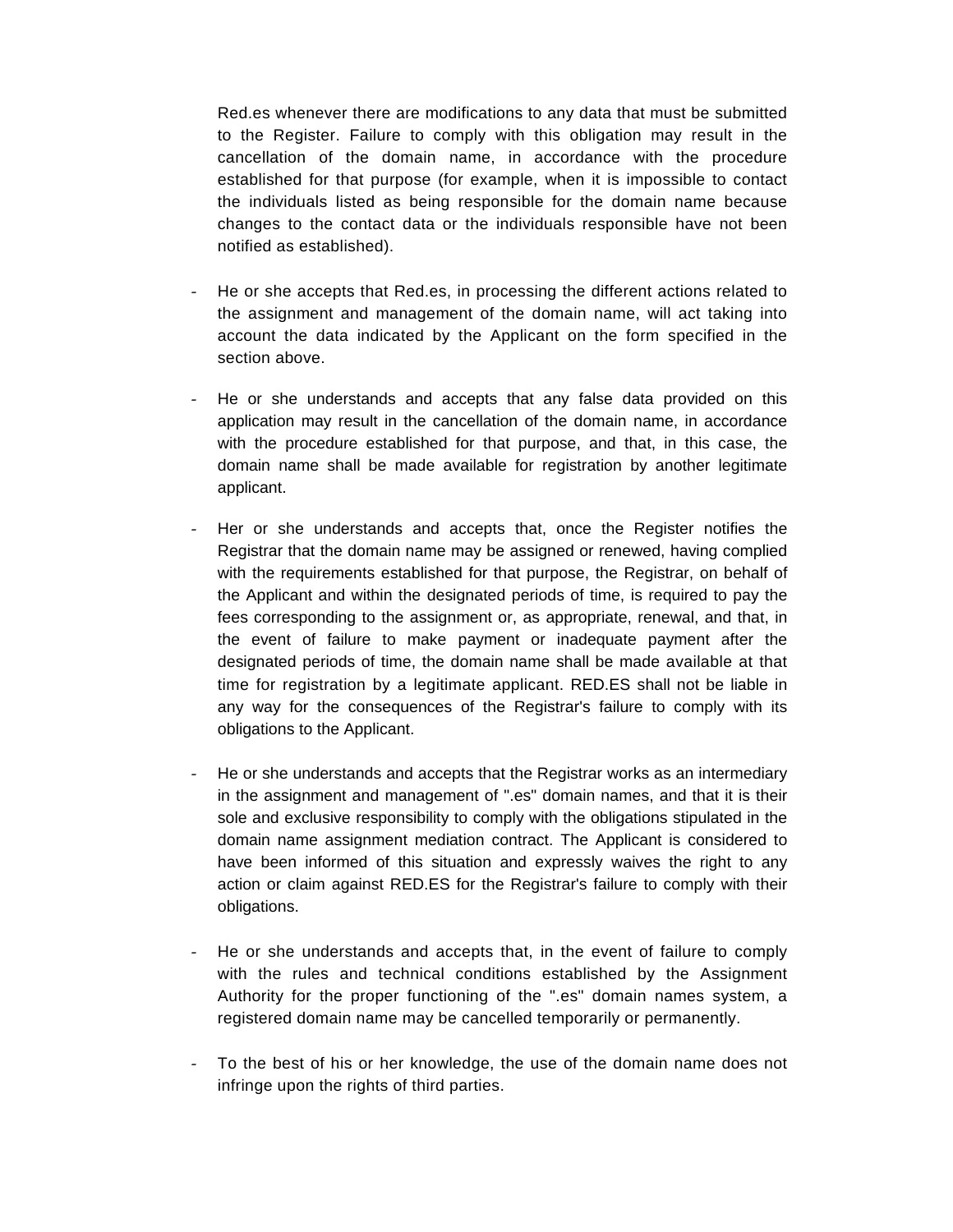- He or she understands and accepts that the assignment of the ".es" domain name involves submission to the extrajudicial conflict resolution system for the use of domain names related to, among others, the industrial property rights protected in Spain, such as trade names, trademarks, denominations of origin, company names; or to the official or generally recognisable names of Spanish Public Administrations and public entities, in accordance with the process established in the Extrajudicial Conflict Resolution Regulations for the use of ".es" domain names, published on the www.nic.es website.
- He or she understands and accepts that the outcome of the extrajudicial conflict resolution system is binding for the parties and for the Assignment Authority.
- He or she understands and accepts that the assignment and registration of the domain name grants them the exclusive right to use it for addressing in the internet domain names system and in the terms set forth in the applicable regulations.
- He or she declares that the administrative contact person indicated on the application has sufficient authorisation to act in that role, that the contact person accepts that he or she is the person responsible for any incident related to the domain name usage rights and that the person understands and accepts these conditions.
- He or she declares that all of the entities and individuals related to this application, in accordance with Organic Law 15/1999, dated 13 December, on Personal Data Protection, understand and expressly consent to the personal data provided to the Registrar and those indicated in this document being included in the databases, both internal and public, that RED.ES maintains, and that the data be kept in that situation in the terms required for the management of the ".es" domain names Register.
- He or she understands and accepts that the personal data provided on this application, as the beneficiary of a domain name, may also be handled by Red.es in its function of developing and fostering the information society and for historical, statistical or research purposes, and that the data may be given to other Administrations, for these same purposes, in the cases indicated in sections one and two, article 21 of the Personal Data Protection Act.
- He or she understands and accepts that the rights to access and rectification may be exercised directly through [trade name of the Registrar] at their offices in [………………………………………..……..…….]. The rights to cancellation and opposition may be exercised only after giving up the